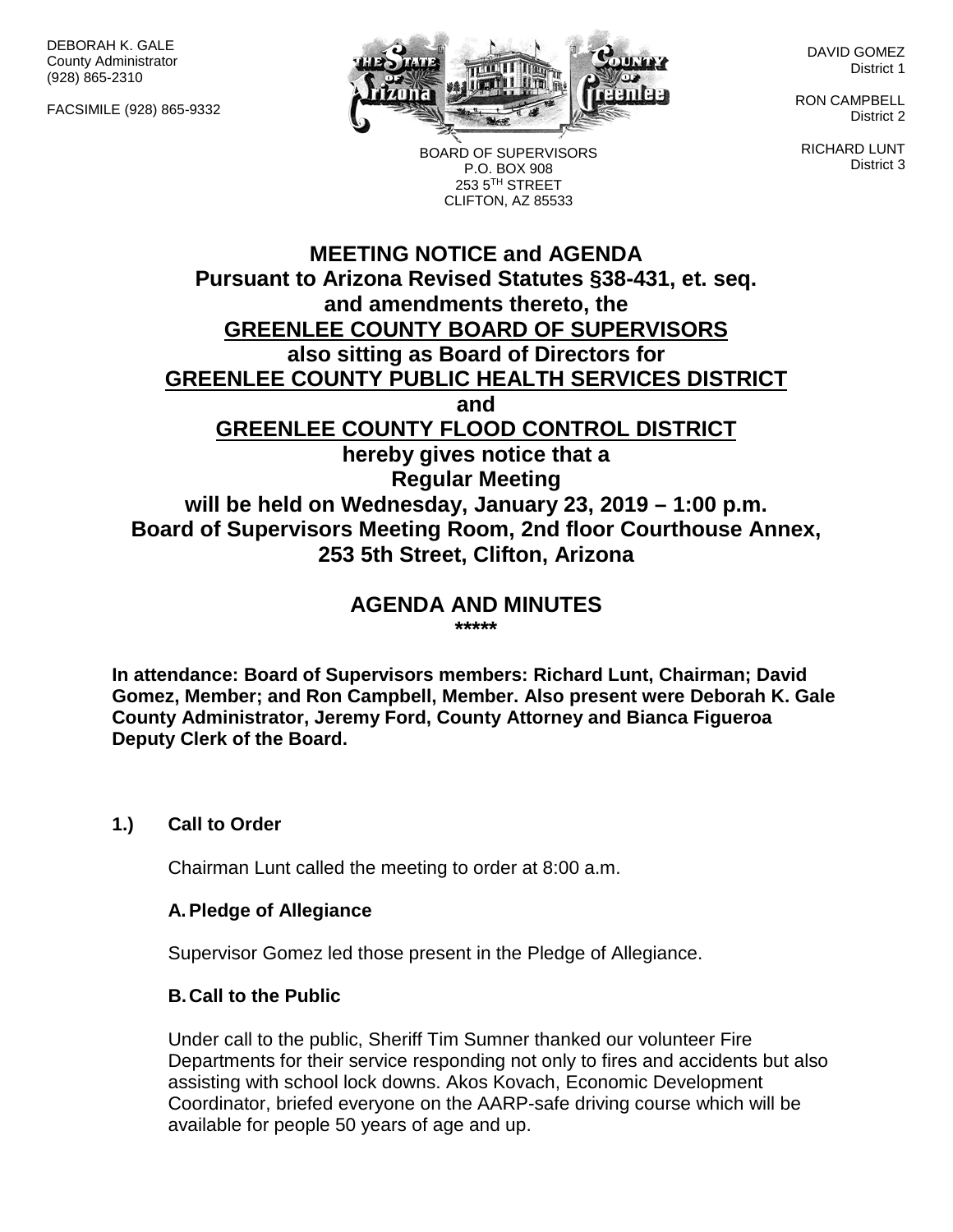Tim Roderick, Asset Homes, discussed his request for the board to consider supporting his petition to grant an exemption to the state subdivision regulations which would allow his company to split property into 10 parcels in the Duncan area.

- **2.) PUBLIC HEALTH SERVICES DISTRICT – the Board of Supervisors will convene as the Board of Directors of the Greenlee County Public Health Services District and will reconvene as the Board of Supervisors following consideration of these items:**
	- **A. Consent Agenda**
	- **1. Clerk of the Board: Consideration of approval of Public Health Services District expense warrants in excess of \$1,000.00**

Upon motion by Supervisor Campbell, seconded by Supervisor Gomez, and carried unanimously, the Board approved the Public Health Services District Consent Agenda as presented.

- **3.) FLOOD CONTROL DISTRICT – the Board of Supervisors will convene as the Board of Directors of the Greenlee County Flood Control District and will reconvene as the Board of Supervisors following consideration of these items:**
	- **A. Consent Agenda**
	- **1. Clerk of the Board: Consideration of approval of Flood Control District expense warrants in excess of \$1,000.00**

Upon motion by Supervisor Campbell, seconded by Supervisor Gomez, and carried unanimously, the Board approved the Flood Control District Consent Agenda as presented.

#### **4.) Akos Kovach, Economic Developmental Coordinator A. Discussion/Action regarding final request to complete Area Sector Analysis Process Surveys-Target Industries Study**

Mr. Kovach presented the Target Industries Analysis Surveys which are designed to ensure that residents of the county have an opportunity to get their voices and opinions heard regarding the types of industries they would like to see locate here. Mr. Kovach stated that we are still in the process of determining what the community is interested in including social, economic and natural resources issues.

Larry Cattan, SEAGO Executive Director, stated by collecting these surveys they'll be able to target industry sectors that can be attracted to the community. The second phase will be bringing in consultants who specialize in planning and strategizing with the stakeholders.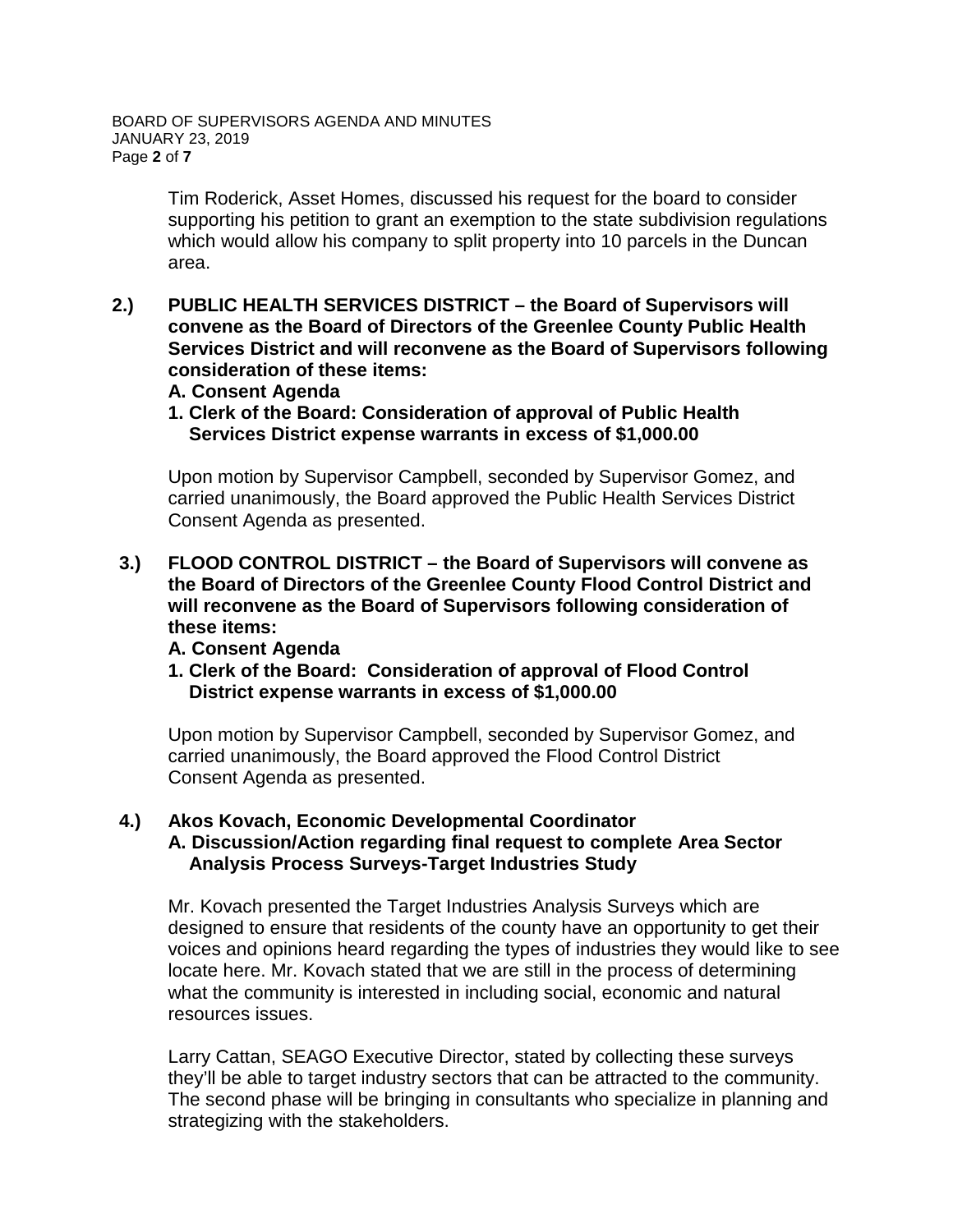## **B. Discussion/Action regarding Women's Career Expo on January 26, 2019**

Mr. Kovach stated that the Women's Career Expo is scheduled for January 26, 2019. It is a forum for women of working age to build their resumes and to advance career opportunities.

## **C. Discussion/Action regarding Greenlee County Hosting an Open House of the South Annex**

Mr. Kovach stated there is an open house today starting at 4pm to show the public the South Annex Building.

## **D. Discussion/Action regarding Hosting Greenlee County Chamber Commerce Mixer**

Mr. Kovach stated Greenlee County is hosting the Chamber Mixer today at 5:30pm at the South Annex Building

## **E. Discussion/Action regarding Greenlee County Hosts Growing Greenlee III - March 22, 2019**

Mr. Kovach stated Growing Greenlee III will be on March 22, 2019. The summit will include speakers from all four counties of the SEAGO region.

## **5.) Kay Gale, County Administrator A. County and State budget and legislative issues**

Ms. Gale stated that the Governor released the budget and discussed the potential impacts on Greenlee County.

Joann Cathcart, Chief Deputy Assessor, speaking on behalf of Linda Durr, Greenlee County representative to AACo, requested a position from the county on the current elected official salary bill currently proposed at the Legislature. The issue was not an item on the agenda, therefore, the county could not take a position. All elected officials will be individually deciding which position to take, if any.

## **B. Discussion/Action regarding the Professional Services Agreement with Tom Lovett for Invasive Weed Control Program in Greenlee County**

Upon motion by Supervisor Gomez, seconded by Supervisor Campbell, and carried unanimously, the Board approved the Professional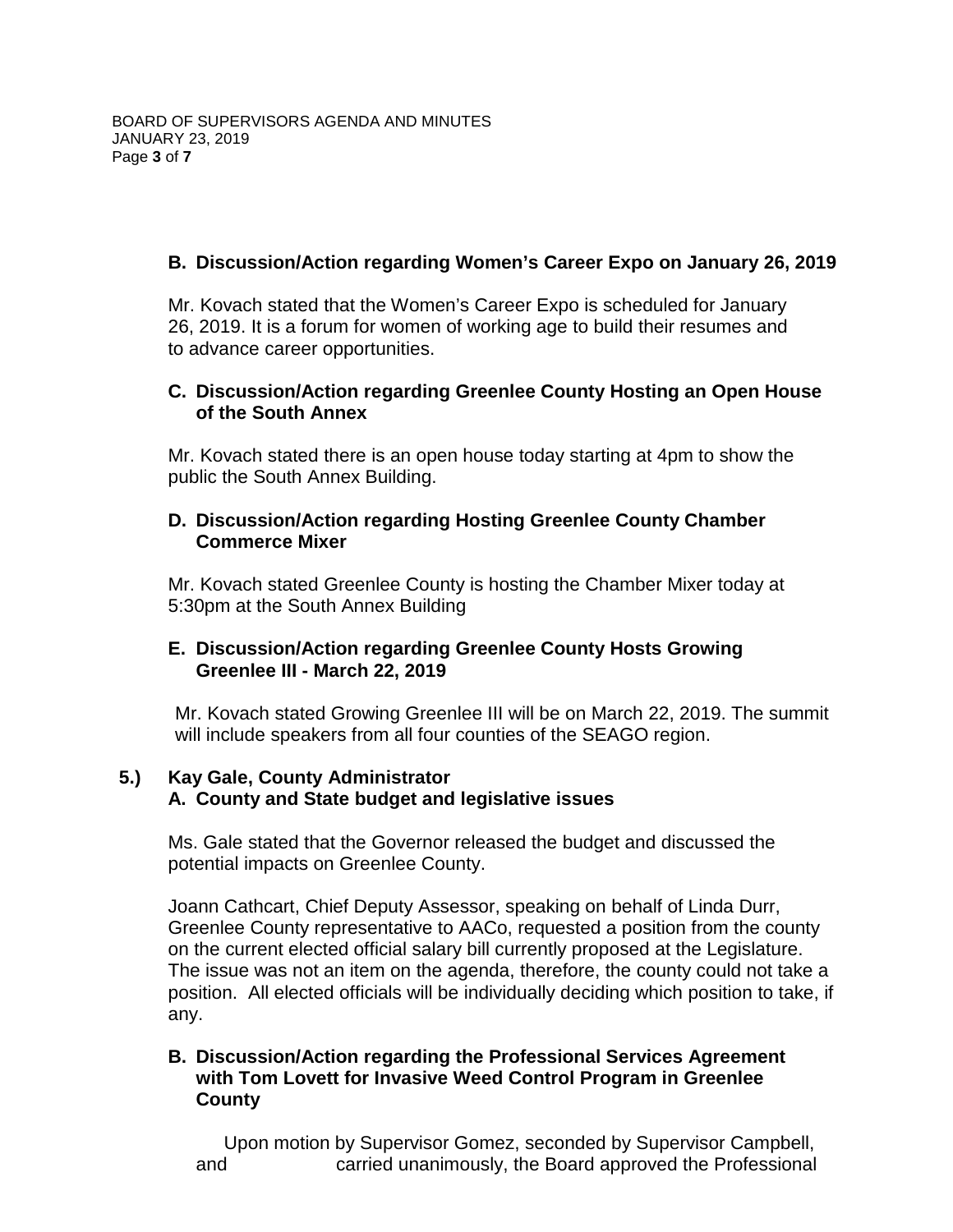Services Agreement with Tom Lovett for the Invasive Weed Control Program as presented.

## **C. Discussion/Action regarding salaries of personnel in supervisory role**

Ms. Gale discussed the following:

- Salary survey completed by AACO will be available soon. She presented a draft of changing the salary structure to minimum, mid range, and maximum ranges for each position.
- A discussion regarding a change in policy for salaries of personnel in supervisory roles took place. The proposal would require that any supervisory personnel would be set on the pay scale to ensure that they make more than any person they may have to supervise. Reviews of other counties indicate that each county has issues of this sort and none of the counties have a policy regarding this issue. Each county attempts to handle it in the hiring process.

Sheriff Tim Sumner presented to the board a power point of the pay scale and organization structure for the Sheriff's Department. Sheriff Sumner stated qualified employees do not apply for supervisors positions due to pay. Sheriff Sumner stated the policy salary raise is 5%.

Sergeant Jonathan Mennen stated he has been with the Sheriff's Department four (4) years. Mr. Mennen stated he jumped at the opportunity to test for Sergeant, even though he would be inheriting more responsibilities, he wanted to be a leader and serve his community.

Sergeant Mark Crandall stated he has been with the Sheriff's Department for nine (9) years. In that time he's trained 75% of his co-workers. Mr. Crandall stated initially he was hesitant to put it for a Sergeant due to salary issues and increased responsibilities as Sergeant.

No action was taken.

## **D. Calendar and Events**

Calendar of events was reviewed.

## **6.) Consent Agenda:**

- **A. Clerk of the Board: Consideration of approval of minutes to previous meetings: 12/10/19, 12/17/19, 1/8/19**
- **B. Clerk of the Board: Consideration of approval of expense warrants in excess of \$1,000.00 – Voucher 1048**
- **C. Public Works Manger-Facilities: Consideration of approval for Chemtex Corporation for water treatment on the chiller and boiler systems in the**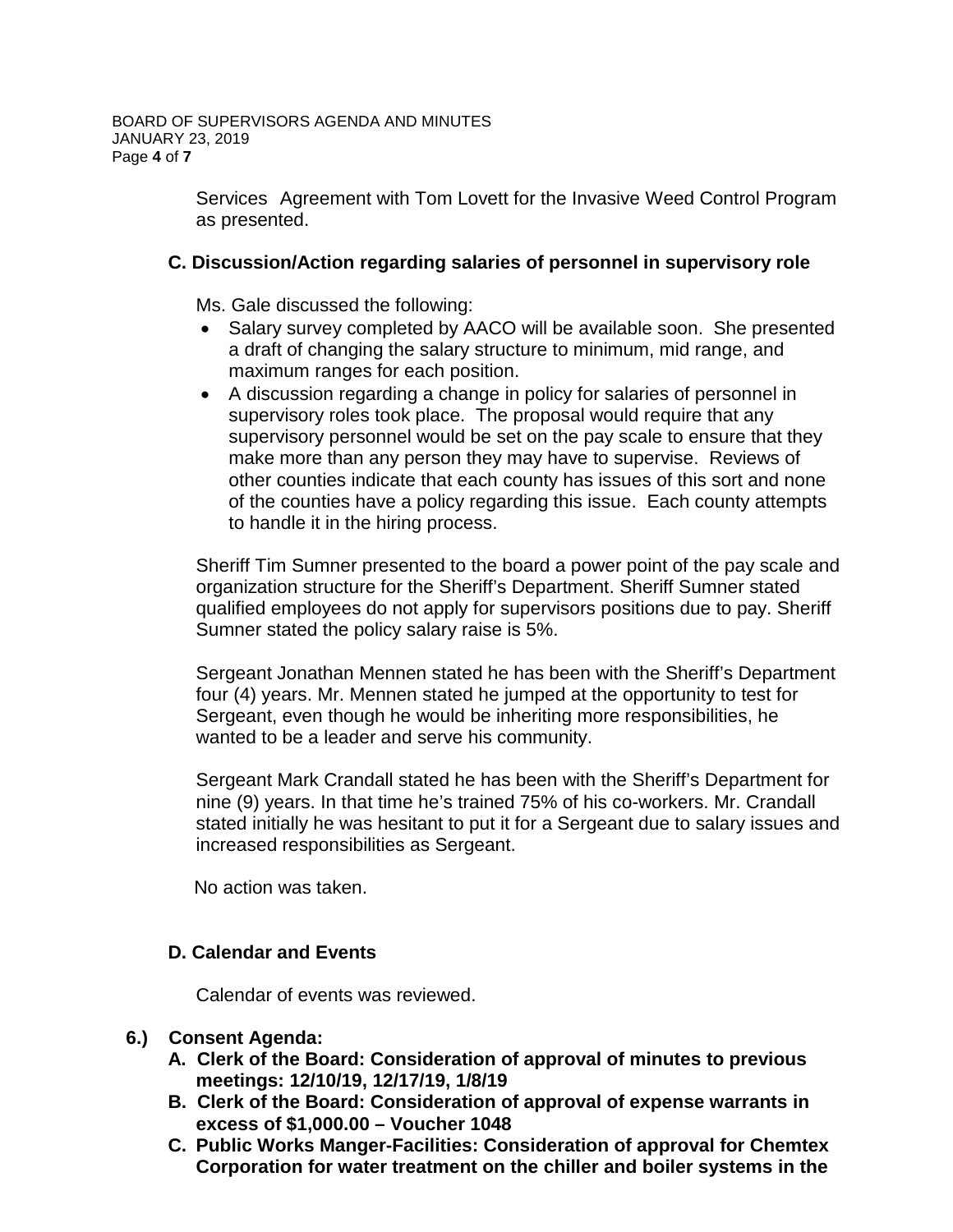**amount of \$5,556.0 to be paid with budgeted Grounds and Maintenance Funds**

- **D. IT Manager: Consideration of approval to Purchase a high capacity file server in the amount not to exceed \$12,000.00 with budgeted general ` funds**
- **E. Clerk of Superior Court: Consideration of Approval for Appointment of Deputy and Approval for Employee Transaction Form: D. Boyd, Deputy Court Clerk**
- **F. Public Works Manager – Roads: Consideration of Approval of Employee Transaction form: T. Lawrence Operations Tech II**
- **G. County Sheriff: Consideration of Approval of Employee Transaction Forms: J.Hoglan, Detention Officer II; T. Attaway, Jail Commander; D. Blancarte, Control Room Operator; D. Crandall, Detention Officer; C. Johnson, Detention Officer I**
- **H. Board of Supervisors – Consideration of Approval of appointment of Deborah K. Gale as Clerk of the Board (Interim)**

Upon motion by Supervisor Gomez, seconded by Supervisor Campbell, and carried unanimously, the Board approved the Consent Agenda as presented.

## **7.) Supervisor Reports**

## **Supervisor Richard Lunt A. Gila River Weed Working Group**

Supervisor Lunt briefed the board on the status of the new working group, the scope of the work planned and expressed his appreciation for their progressive action on this issue.

## **B. Breakfast Meeting with Representative Gowan and Representative Nutt**

Supervisor Lunt briefed the board on his meetings with Senator Gowan and Representative Nutt. He reiterated the importance of the CSA legislative priorities.

# **C. Arizona Chamber of Commerce Legislative Luncheon**

Supervisor Lunt attended the state Chamber Legislative Forum. Senator Sinema and Senator McSally were speakers at the luncheon.

# **D. Opening session of Arizona State Legislature**

Supervisor Lunt represented the county at the opening session of the legislature**.**  He stated January 31<sup>st</sup> is the deadline for Arizona Drought Contingency Plan. If it is not adopted by that date, the Federal government plans to step in and adopt a plan.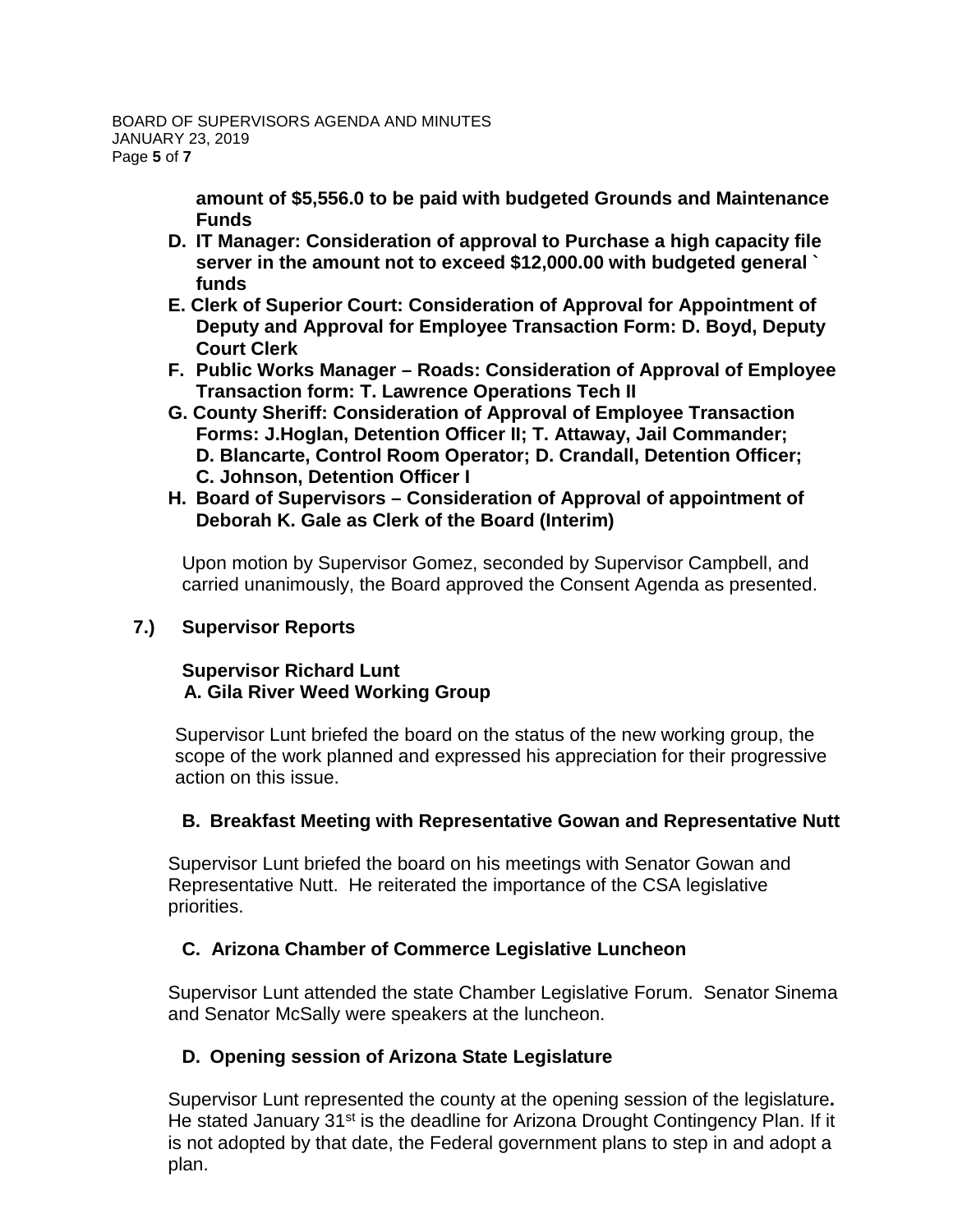## **E. Eastern Counties Organization (ECO)**

Supervisor Lunt briefed the board on the current issues regarding the 4-FRI request for proposals and the importance of including the state in the evaluation process for the next contractor.

## **F. County Supervisors Association Legislative Reception**

Supervisor Lunt stated the CSA reception was very well attended. He had opportunities to talk with about 30 legislators.

## **G. County Supervisors Association Meeting (CSA)**

Supervisor Lunt attended the CSA Meeting. The county salary bill, EORP, HURF and vehicle license tax legislation were discussed.

#### **Supervisor David Gomez A. Eastern Arizona College Advisory Committee Meeting**

Supervisor Gomez briefed the board on the EAC programs. Enrollment is down approximately 10% possibly due to the increased hiring at Freeport-McMoRan.

## **8.) Executive Session pursuant to Arizona Revised Statutes §38-431.03.A.3 for Legal Advice regarding Midway West vs. Greenlee County**

Upon motion by Supervisor Campbell, seconded by Supervisor Gomez, and carried unanimously, the Board convened into Executive Session pursuant to A.R.S. 38-431.03.A.3 to receive legal advice regarding the Midway versus Greenlee County litigation.

The Board reconvened into regular session at 3:30 p.m.

## **9.) Discussion/Action regarding Settlement Agreement with Midway West**

Upon motion by Supervisor Campbell, seconded by Supervisor Gomez, and carried unanimously, the board approved the settlement agreement with Midway West as presented.

## **10.) Adjournment**

There being no further business to come before the Board of Supervisor the meeting was adjourned at 3:35 p.m.